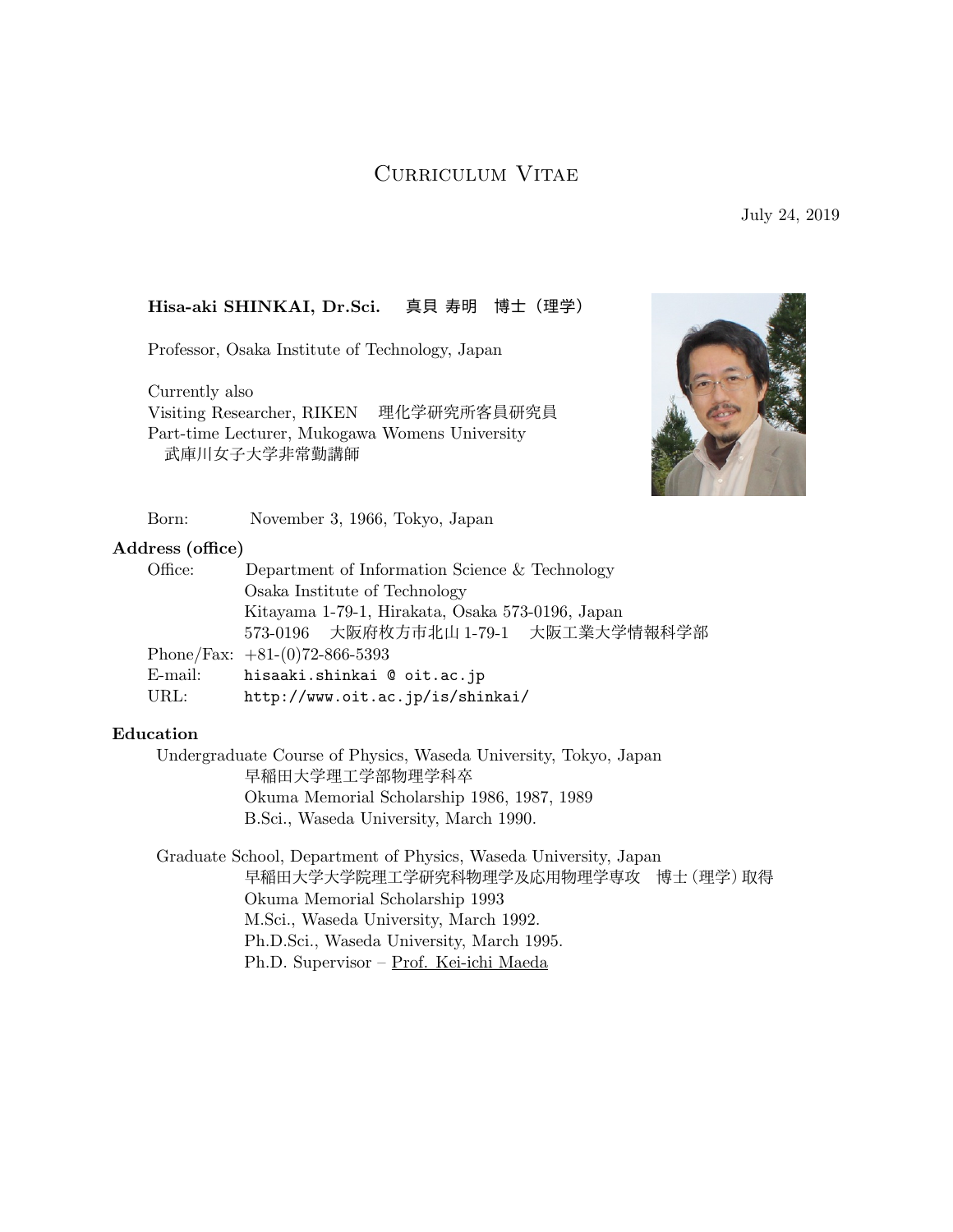#### *CV: Hisa-aki Shinkai* 2

#### **PhD thesis**

Numerical Analysis of Inhomogeneous Spacetime Structure March 1995, Waseda University, Tokyo, Japan Supervisor: Prof. Kei-ichi Maeda(Waseda Univ.) Refereed by : Prof. Katsuhiko Sato (Tokyo Univ.), Prof. Katsumi Yamada (Waseda Univ.), Prof. Tsuneaki Daishido (Waseda Univ.) and Prof. Ichiro Ohba (Waseda Univ.) **Employment** April 1994 – October 1996 **Assistant Professor**, Department of Physics, Waseda University, Tokyo, Japan 早稲田大学理工学部助手 November 1996 – August 1999 **Postdoctoral Associate**, Department of Physics, Washington University, St. Louis, Missouri, USA (advisors: Prof. Clifford M. Will, Prof. Wai-Mo Suen) ワシントン大学博士研究員

September 1999 – August 2001

**JSPS Research Fellow Abroad; Postdoctral Scholar**

(Japan Society for the Promotion of Science) ペンシルベニア州立大学客員研究員 Centre for Gravitational Physics and Geometry, Department of Physics, The Pennsylvania State University, University Park, Pennsylvania, USA (host: Prof. Abhay Ashtekar)

April 2001 – December 2003

**RIKEN Special Postdoctoral Researcher** 理化学研究所 基礎科学特別研究員 Computational Science Division, Institute of Physical and Chemical Research (RIKEN) Wako, Saitama, 351-0198 Japan (advisor: Dr. Toshikazu Ebisuzaki)

January 2004 – January 2006

**Senior Scientist** 稲盛財団(京都賞事務局)職員 Research Department, Inamori Foundation Shimogyo-ku, Kyoto, 600-8411 Japan

April 2006 – present

**Professor** (April 2012 – Present) 大阪工業大学 教授 Director of International Center (April 2013 – March 2017) 国際センター長 Associate Professor (April 2006 – March 2012) 准教授 Faculty of Information Science and Technology, Osaka Institute of Technology Kitayama 1-79-1, Hirakata, Osaka 573-0196, Japan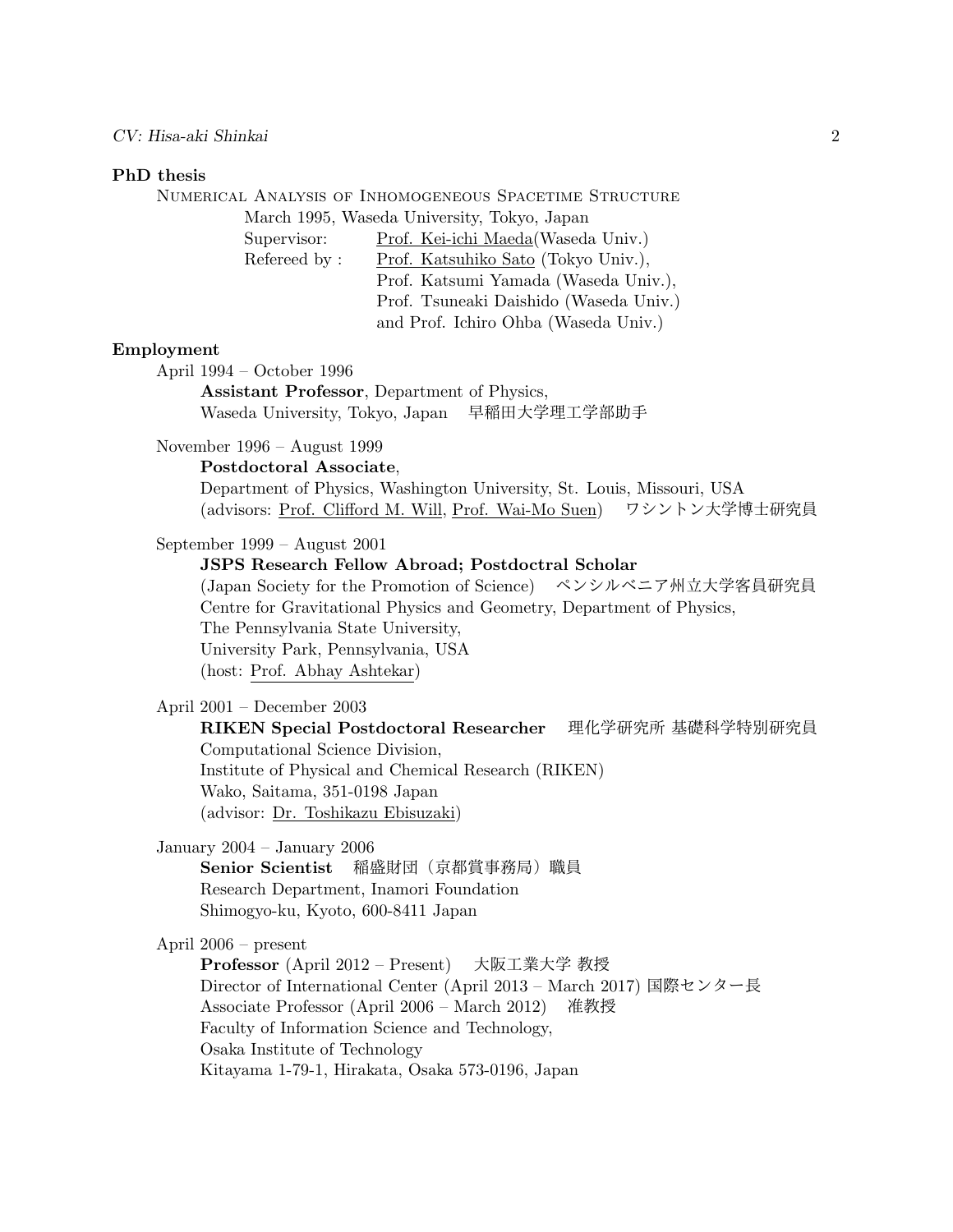#### **Position held (short period)**

July 1990 – September 1990

Fellow of International Association for Exchanging Students for Technical Experiences (IAESTE), visiting Delft University, The Netherlands

### May and September 1993

Short-period Research Fellow at Yukawa Institute for Theoretical Physics, Kyoto University, Japan

#### October 2002

Visiting Associate in Physics in Division of Physics, Mathematics and Astronomy, California Institute of Technology, USA

#### January 2004 – present

**RIKEN Visiting Researcher** 理化学研究所 客員研究員 Ebisuzaki Computational Astrophysics group, Institute of Physical and Chemical Research (RIKEN) Wako, Saitama, 351-0198 Japan

### April 2012 – Present

**Part-time Lecturer, Mukogawa Woman's University**, Hyogo, Japan 武庫川女子大学非常勤講師

April 2014 – March 2016, June 2018

**Lecturer, Nishinomiya City Community College**, Hyogo, Japan 西宮市生涯教育講座講師

October 2018 – Present **Lecturer, Mainichi Culture Center**, Umeda, Japan

毎日文化センター(西梅田)講師

### **Professional Affiliations**

Chair of the board, *KAGRA Scientific Congress* (2017/8–2019/8), Referee contributions for *Physical Review Letters* (APS), *Physical Review D* (APS), *Classical and Quantum Gravity* (IoP), *Journal of Physics: Conference Series* (IoP), *Progress for Theoretical and Experimental Physics* (JPS), *Journal of the Physics Society Japan* (JPS), *Journal of Applied Physics Society Japan* (JAPS), and *General Relativity and Gravitation* (GRG) Member of *Physical Society of Japan Astronomical Society of Japan Japan Society for Industrial and Applied Mathematics American Physical Society* (USA) *American Association of Physics Teacher* (USA)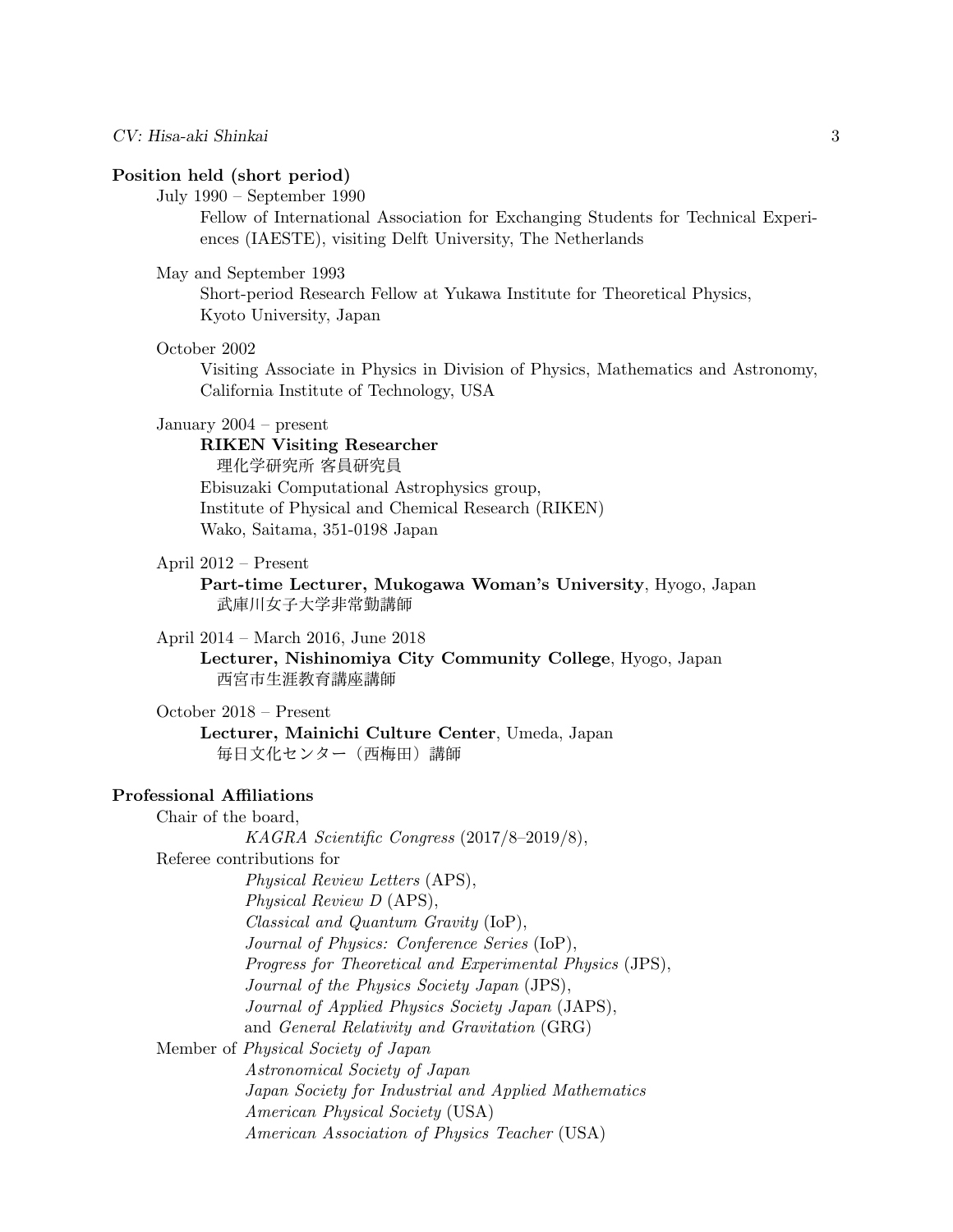#### *CV: Hisa-aki Shinkai* 4

*Institute of Physics* (UK) *International Society on General Relativity and Gravitation Rironkon* (Japanese Theoretical Astrophysicists) *Soryushiron group* (Japanese Particle Physicists) *The History of Science Society of Japan Japan Society for Teaching and Popularization of Astronomy Cosmic Ray Community* Editorial board of *New book review* column in *Butsuri* journal (Physical Society of Japan),

2001-2003

Member of JSPS Postdoc Selection Committee (2012–2014, 2015–2017).

### **Research Interests in words**

#### **General Relativity and Cosmology**

Nonlinear Dynamics: Black Holes, Higher-dimensions Numerical Relativity: Formulations and Simulations Gravitational Waves: Relativistic Objects, Methods of Data Analysis Relativistic Cosmology, Alternative Theories

### **Astrophysics**

Galaxy Formation, Black Holes Formation, Equation of State in Neutron Star

### **History of Science**

Astronomy and Physics in Japan

### **Publication Summary**

Research Articles (in Refereed Journals) : 47 PhysRevD:24, ClassQuantGrav:9, AstrophysJ:2, PhysRevLett:1, Phys-RevB:1, GenRelGrav:1, IntJModPhys:1, JKoreanPhysSoc:1, ProgTheo-ExpPhys:1, NatureAstronomy:1 (INSPIRE metrics):: Average citations per paper: 28, h-index:19 Research Articles (in Refereed Journals) in Japanese: 5 Invited Talks : 4 at International Conferences, 4 at Lectures Presentations at International Conferences : 58 Presentations at Meetings : 26 society meetings, 40 workshops Books (single author) : 5 textbooks, 2 general books Books (co-translations) : 2 books Articles in Popular Magazines & Newspapers, editorial contributions: many

#### **Grant/Funded** (only ones as PI)

Grant-in-Aid for Scientific Research Fund of the Ministry of Education, Science, Sports and Culture 科研費奨励研究 (A) No. 07854014 (1995)

"New Developments in Numerical Relativity: Non-linear dynamical nature of gravitational wave"

一般相対論における新しい数値解析方法の開発及び重力波の非線型動的現象の解析 1 M yen (*∼*\$10K), PI